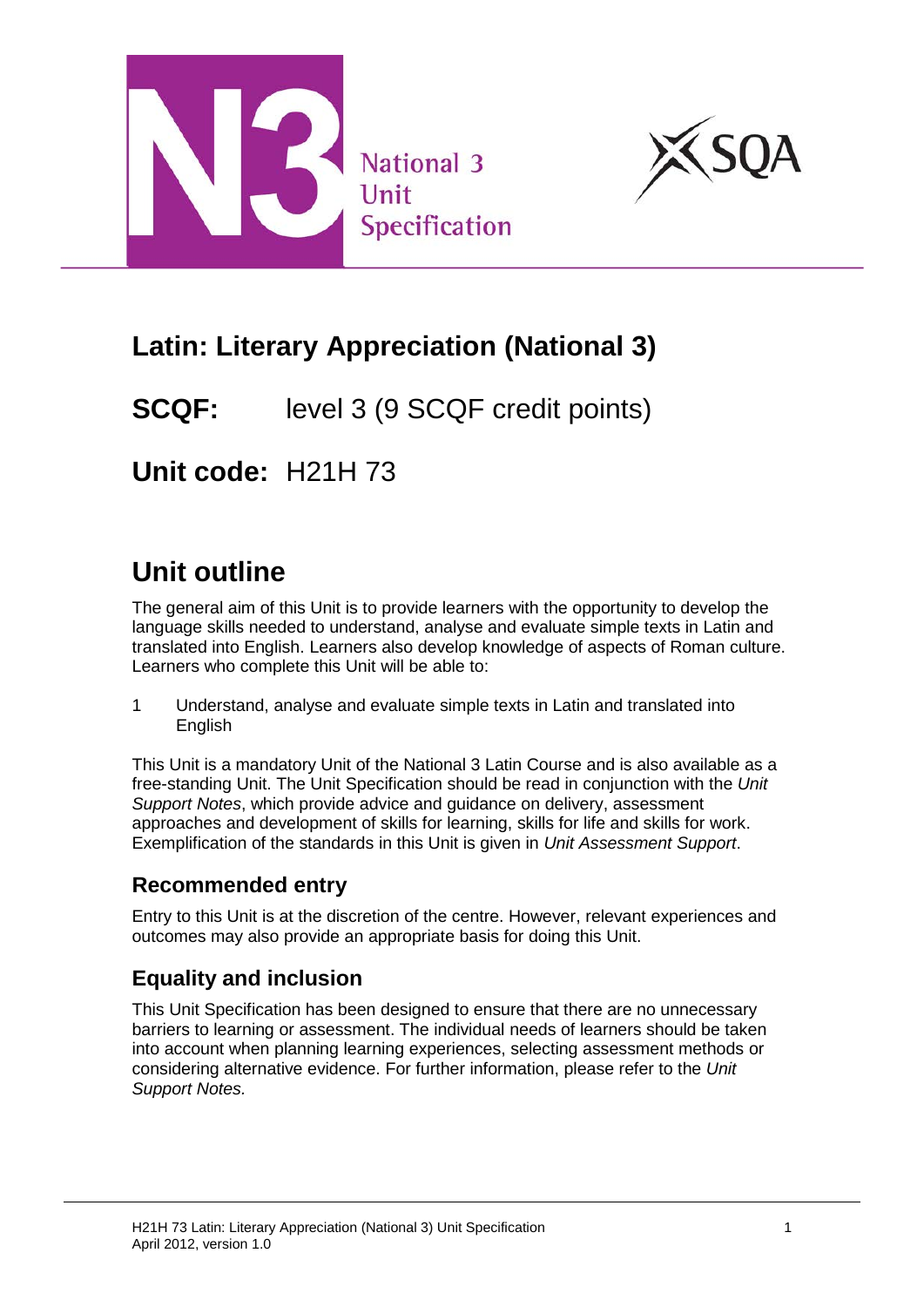# **Standards**

## **Outcomes and assessment standards**

### **Outcome 1**

The learner will:

#### **1 Understand, analyse and evaluate simple texts in Latin and translated into English by:**

- 1.1 Identifying main ideas and themes
- 1.2 Identifying how literary techniques are used to convey meaning
- 1.3 Communicating an appropriate critical response
- 1.4 Identifying aspects of Roman culture

## **Evidence Requirements for the Unit**

Assessors should use their professional judgement, subject knowledge and experience, and understanding of their learners, to determine the most appropriate ways to generate evidence and the conditions and contexts in which they are used.

For this Unit, learners will be required to provide evidence of understanding, analysing and evaluating at least two simple texts, partly in Latin and partly translated into English. The texts will be of two different types.

Evidence should be gathered in combination with the Outcomes from the *Latin: Translating* (National 3) Unit. Evidence may also be gathered for individual Outcomes where appropriate.

All Assessment Standards must be achieved in each piece of evidence.

Evidence of Outcomes can be in written or oral form.

Texts in Latin and translated into English can include written or digital texts.

Exemplification of assessment is provided in *Unit Assessment Support*. Advice and guidance on possible approaches to assessment is provided in the *Unit Support Notes.*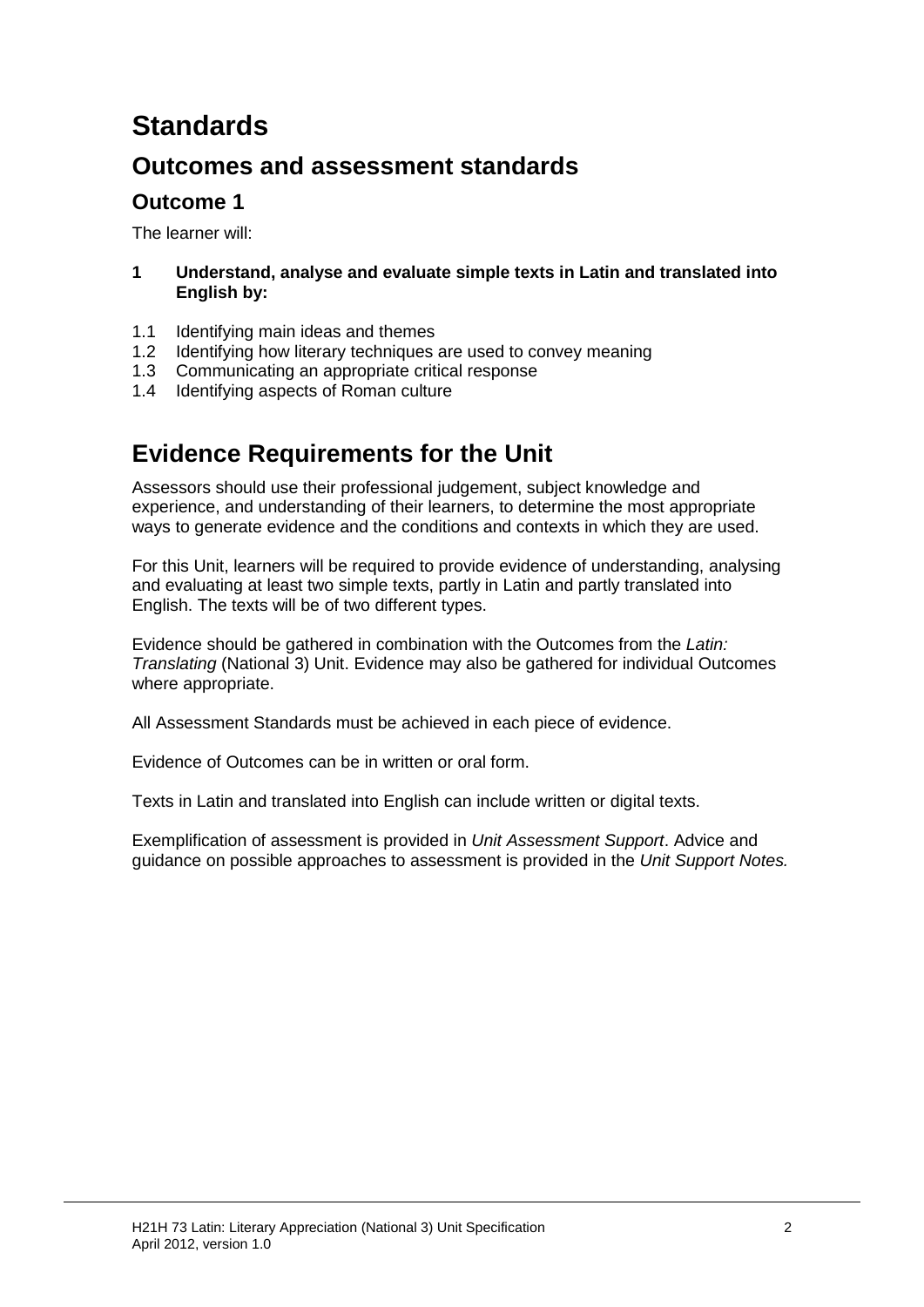# **Development of skills for learning, skills for life and skills for work**

It is expected that learners will develop broad, generic skills through this Unit. The skills that learners will be expected to improve on and develop through the Unit are based on SQA's *Skills Framework: Skills for Learning, Skills for Life and Skills for Work* and drawn from the main skills areas listed below. These must be built into the Unit where there are appropriate opportunities.

#### **1 Literacy**

- 1.1 Reading
- **4 Employability, enterprise and citizenship**
- 4.6 Citizenship

#### **5 Thinking skills**

- 5.3 Applying
- 5.4 Analysing and evaluating

Amplification of these is given in SQA's *Skills Framework: Skills for Learning, Skills for Life and Skills for Work.* The level of these skills should be at the same SCQF level as the Unit and be consistent with the SCQF level descriptor. Further information on building in skills for learning, skills for life and skills for work is given in the *Unit Support Notes.*